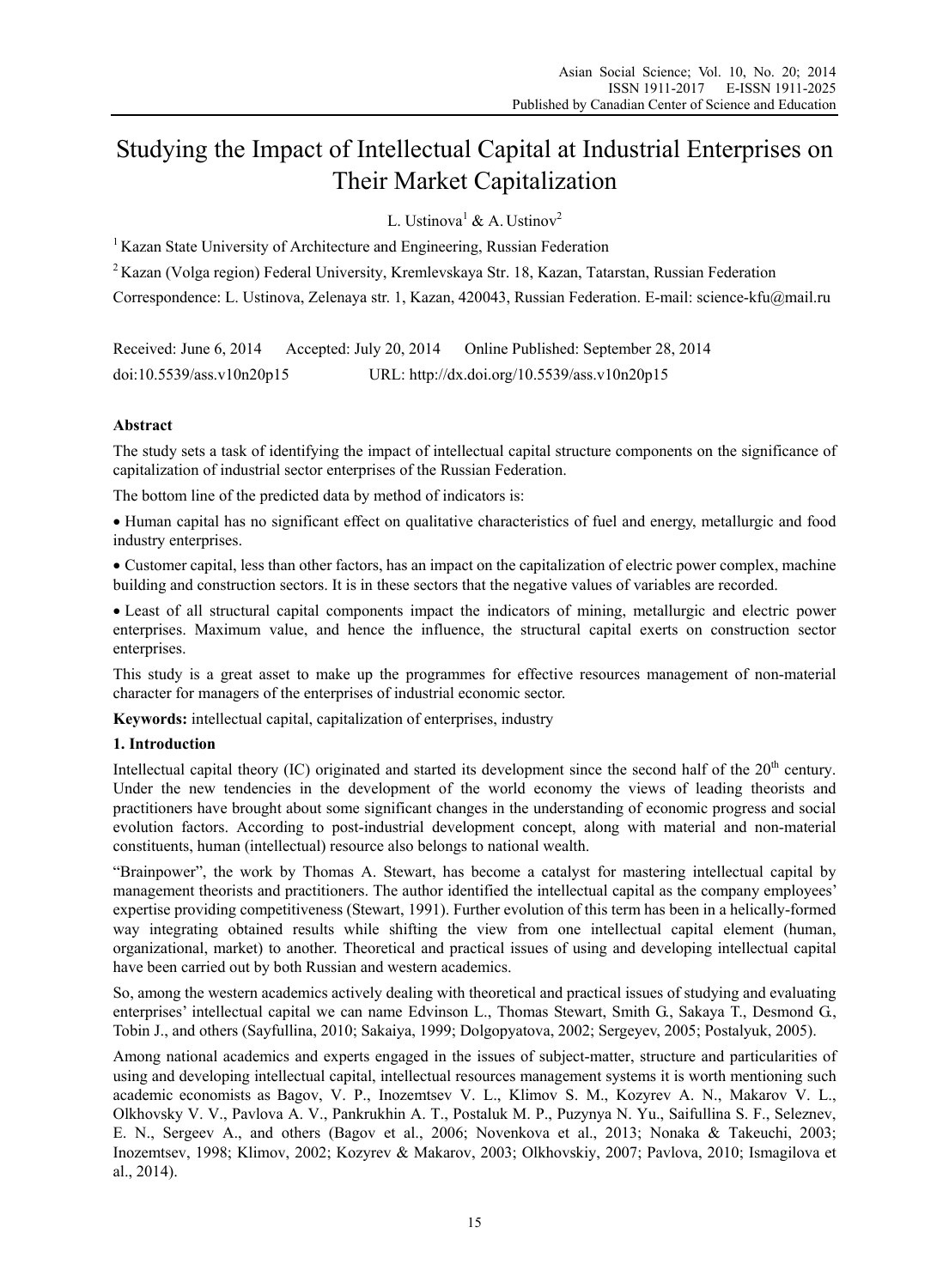This study sets a task of identifying the impact of intellectual capital structure components on the significance of capitalization of industrial sector enterprises for the economy of the Russian Federation. It is customary, that tangible assets of an enterprise, especially physical assets and business capital, were considered the most essential resources of the enterprise. They were in the basis of achieving sustainable competitive edge and creating value. By all means, these resources are still of great value for the enterprise security or well-being. However, under the conditions of vigorous and permanently volatile environment, in order to have an upper hand over the competitors, it is advisable to zero in on creating intangible assets as well, those that consist of the products of intellectual work. Below you can find the data on the degree of impact of each intellectual capital element using one of the procedures for statistical data processing.

## **2. Methodology**

There is quite a large multitude of indicators characterising a particular component of intellectual capital, with their choice being subject to a variety of factors, such as the company's internal objectives, available information based on basic data, etc.

When analysing the indicators, it has been revealed that the most widespread indicators objectively reflecting the situation of influence on the analysed argument are those listed in Table 1.

| Table 1. Indicators used in the research |  |  |  |  |  |
|------------------------------------------|--|--|--|--|--|
|------------------------------------------|--|--|--|--|--|

| Intellectual capital elements       | Indicator                        |
|-------------------------------------|----------------------------------|
| Human capital                       | Payroll fund                     |
| Relationship (clients') capital     | Proceeds                         |
| Organisational (structural) capital | Expenditures/Number of employees |

The statistical data for testing the hypotheses are a sampling population of Russian issuing companies. This research employs the data of consolidated financial reports by the companies in 2008-2012 publicly available at the companies' official websites. The total sampling coverage is 170 firms/years (34 companies during 5 years). Source information on the market capitalisation of the companies under study has been obtained from websites of the Russian Trading System (RTS) and the Moscow Interbank Stock Exchange (MICEX).

The application of mathematical modelling methods in the research, in particular, a multiple regression method, is due to the possibility of approximating and modelling the variants of studying alternately one parameter for the resulting sign. In addition, by studying separate static objects it becomes possible to obtain some useful information about them and to describe them in terms of standard indicators.

Thus, the regression model in this case would reflect the dependence between the market value of assets (*Ра*) and separate elements of the intellectual capital: value of human capital (*НС*), market (*RC*) and structural capital (*SC*). Besides, to solve a problem of heteroscedasticity, i.e. heterogeneity of survey, we should add a "company assets" variable (*ТА*).

The market value of the company can be described by the following dependence:

$$
P_a = P_e + P_d \tag{1}
$$

*Where P<sub>e</sub>, P<sub>d</sub>* are the market values of equity capital and debt, respectively. Considering the fact that the market value of equity capital is the market capitalisation  $(C_{ap})$ , and the market value of debt is usually supposed as being equal to its book value  $(D)$ , the equation  $(2)$  can be rewritten in the following format:

$$
P_a = C_{ap} + D \tag{2}
$$

Thus, the market value of assets for calculating the model is defined as a trading-volume weighted average value of market capitalisation in the accounting period.

The model that characterises the above dependence can be presented as follows:

$$
P_a = \beta_0 + \beta_1 HC + \beta_2 RC + \beta_3 SC + TA + \varepsilon
$$
\n(3)

Where  $β_0$ ,  $β_1$ ,  $β_2$ ,  $β_3$  are parameters of the regression equation; *ε* is a casual member.

#### **2. Findings**

To solve the presented regression equation common statistical characteristics of the analyzed sampling population should be formed. (Table 2).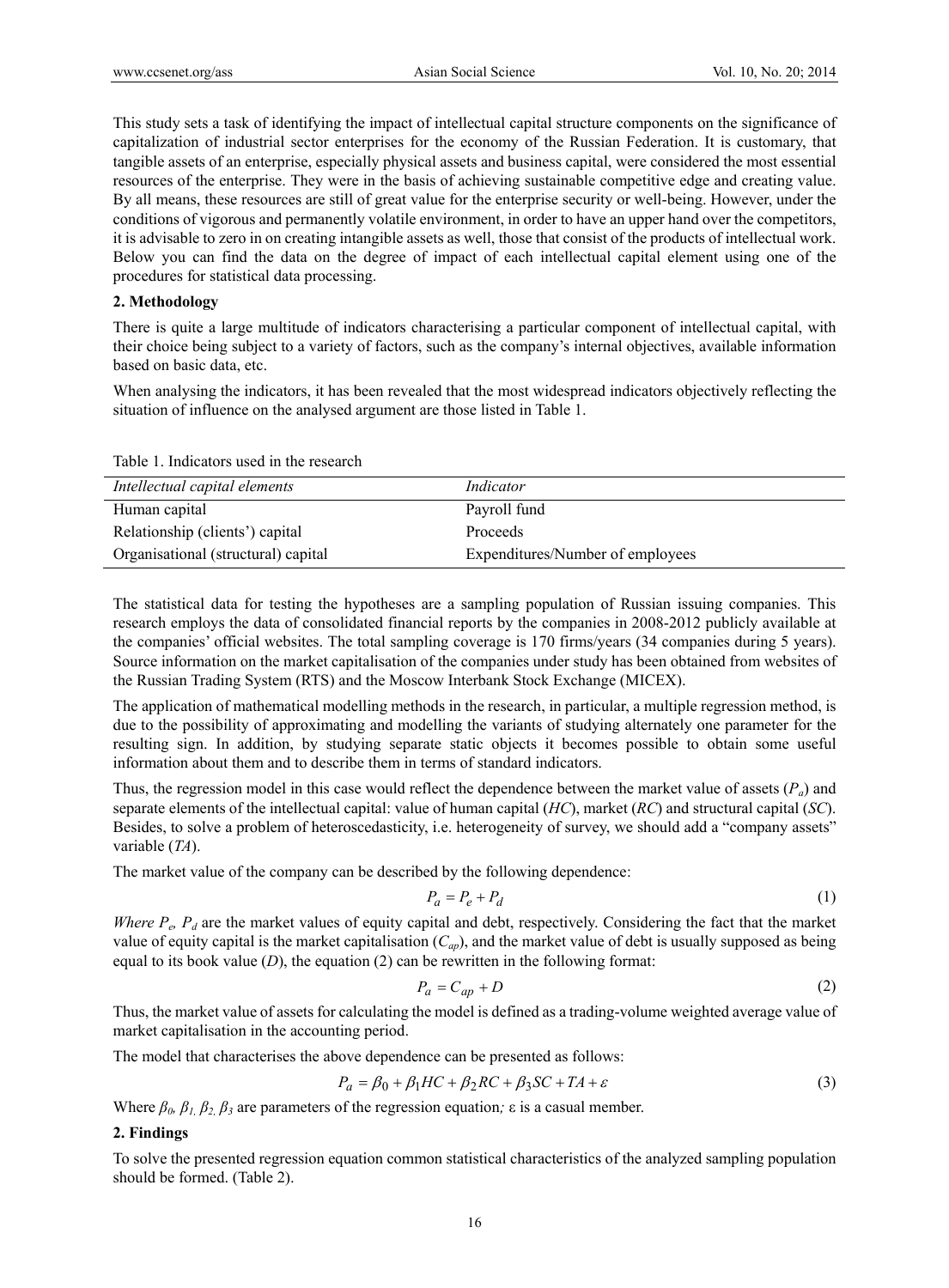| Indicator name                                      | Average       | Median        | Standard deviation |
|-----------------------------------------------------|---------------|---------------|--------------------|
| Market assets value, mln. rub                       | 452,325.65    | 80,165.5      | 909,806.208        |
| Human capital value, mln. rub                       | 64,147.89101  | 11,309.6      | 133,058.8822       |
| Relationship (clients') capital value, mln. rub     | 321,301.4211  | 62.556        | 664,986.0244       |
| Organizational (structural) capital value, mln. rub | 5,715,489.996 | 3,755,539.425 | 5,639,622.656      |
| Book value, mln. rub                                | 519,853.99    | 87,851.85     | 1,167,707.88       |

Table 2. Common statistical characteristics of the whole sampling population

Here are the evaluation results of the regression model at the first stage of the study with reference to the whole sampling population of analyzed issuing companies.

Model (3) analysis results in the following. Determination coefficient and standardized determination coefficient are of relatively high value of 0.8569523 and 0.8124578 respectively. This value is indicative of the fact that at the Russian industrial production market the commercial value of assets accounts for the significance of the three elements of intellectual capital by 85.69%, calculated by method of indicators. This being said, should the variable of book value be excluded from the model, then sample determination coefficient shall still be of high value (0.745896).

To check the significance of explanatory variables, included in the model, let us hypothesize the following:

$$
H_0^1 \div \beta_1 = 0, H_0^1 \div \beta_1 \neq 0
$$
  
\n
$$
H_0^2 \div \beta_2 = 0, H_0^2 \div \beta_2 \neq 0
$$
  
\n
$$
H_0^3 \div \beta_3 = 0, H_0^3 \div \beta_3 \neq 0
$$
  
\n
$$
H_0^4 \div \beta_4 = 0, H_0^4 \div \beta_4 \neq 0
$$
\n(4)

| Indicator name                                                     | Evaluation of regression coefficients |         |            |         |  |
|--------------------------------------------------------------------|---------------------------------------|---------|------------|---------|--|
|                                                                    | HC                                    | RC.     | SC         | TA      |  |
| Coefficient before the explanatory variable                        | $-0.71254$                            | 0.62587 | $-0.39856$ | 0.69854 |  |
| Standard error                                                     | 0.2123                                | 0.0924  | 0.0147     | 0.0554  |  |
| t-statistics                                                       | $-1.25$                               | 7.02    | $-2.36$    | 10.24   |  |
| t-critical (5% significance level) <sup>*</sup>                    | 2.037                                 |         |            |         |  |
| Conclusion of zero hypothesis following t-test results             | to be rejected                        |         |            |         |  |
| Credible interval (5% significance level)<br>$\bullet$ Lower limit | $-1.152$                              | 0.5003  | 0.0452     | 0.5478  |  |
| $\bullet$ Upper limit                                              | $-0.325$                              | 0.8654  | $-0.0148$  | 0.8547  |  |
| <i>F</i> -statistics                                               | 0.1421                                |         |            |         |  |
| F-critical (5% significance level)**                               | 2.145                                 |         |            |         |  |
| Conclusion of zero hypothesis following F-test results             | to be rejected                        |         |            |         |  |
| Determination coefficient<br>• optional $R^2$                      | 0.8569523                             |         |            |         |  |
| • adjusted $R^2_{norm}$                                            | 0.8124578                             |         |            |         |  |

Table 3. Results of model (4) statical evaluation for the whole sampling population

\*-indicator critical value complies with tabular value of Student criterion for the level of α significance and n dimension.

\*\*-F-indicator critical value complies with tabular value of the criterion for the level of α-significance and n-dimension.

On the basis of calculated indicators, model (3) shall change as follows:

 $P_A = 89252.164 - 0.71254$  *HC* + 0.62587 *RC* - 0.39856*SC* + 0.69854*TA* (5)

Should the zero hypothesis be rejected and alternative hypothesis accepted, then the company commercial value is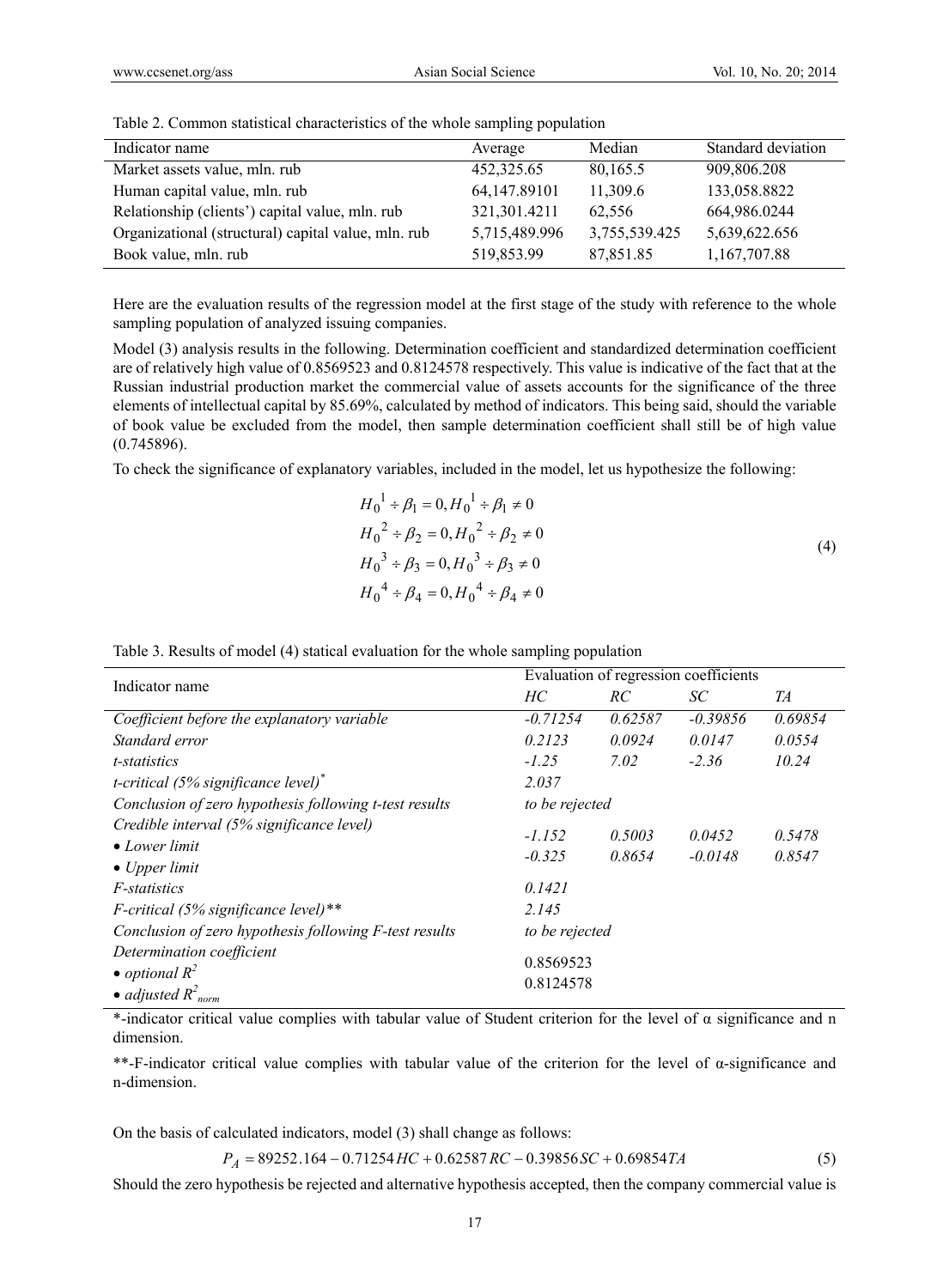supposed to depend on three constituents of intellectual capital.

To analyze the significance of explanatory variable, t-test (Student criterion) is used, whereas F-test (Fisher criterion) is used for model verification.

Should the equation  $-t_{crit} < t < t_{crit}$  not be valid, then the zero hypothesis should be rejected whereas alternative hypothesis, accepted. It implies that the company value depends on considered intellectual capital elements. When carrying out F-test, given that inequation  $F_{estimated} < F_{tabular}$  is valid, then it can be asserted positively by 95%, that the considered dependence is a statically significant one, otherwise it is not. Sampling population in table 3 is the result of statical evaluation of model (3).

## **3. Discussion**

Inasmuch as all dependent equations of regression are accepted as significant and relevant, it can be stated that this model demonstrates the following dependence: the level of a company's balance sheet value (0.6985) exerts the most influence on its market capitalization, in other words, the aggregate of current and non-current assets of the company, as well as the volume of borrowed attracted funds. A little lesser but still strong influence is exerted by components of clients' capital (0.62587). This indicator implies strong interrelation in the influence of consumers, suppliers, as well as other external counteragents, viz. competitors, public bodies, local authorities etc. Relationship capital significantly impacts social bonds of a company and sets business basic social goals. Components of human capital as well as structural capital exert but lesser influence on the enterprises of industrial sector.

Inasmuch as it is referred to industrial production, it is clearly seen from production estimation that greater influence on the market-based valuation of the company shall be exerted by 1 piece of facilities, invested into either fixed assets or current assets, which is no wonder for industrial sectors of economy.

On the basis of the research, when components of intellectual capital impact a company's capitalization, it has become clear that:

The most influence of the three factors on the considered argument is exerted in the machine-building and metallurgic sectors of economy. In these sectors determination coefficient value makes up 0.9569 and 0.9523 respectively, which from statistical point of view equals 95.7% and 95.23%. According to our estimate, the least influence of intellectual capital structural components is exerted in construction operations (0.23547), in other words, the market capitalization level depends on the intellectual property items by 23.55% only, whereas the rest 76.45% is defined by other factors.

Besides, it is worth mentioning that out of 8 sectors of national economy which are under consideration, zero hypothesis is rejected on 4 economic sectors, viz. fuel and energy complex, electric power industry, metallurgic industry and construction operations industry, in other words, approximated regression model meets significance requirements, hence can be considered as the relevant one. At that, it should be emphasized that lack of significant bond between variable and argument in other sectors can be indicative of shortage of experimental findings to prove the possibility of such bond, or else such bond could exist, but due to the influence of certain random variables the bond failed to be identified.

|                           | Evaluation of regression coefficient |            |           |            |
|---------------------------|--------------------------------------|------------|-----------|------------|
| Sector of industry        | HС                                   | RС         | SС        | TА         |
| Fuel and energy complex   | $-0.12544$                           | 0.5577     | 0.61856   | 0.3124     |
| Electric power industry   | 2.9705                               | $-2.7613$  | $-1.0714$ | 0.8576     |
| Mining industry           | 0.7828                               | 0.7593     | $-0.0510$ | 0.5763     |
| Food industry             | $-8.71254$                           | 0.62587    | 1.39856   | $-0.69854$ |
| Metallurgic industry      | $-3.4804$                            | 3.6293     | $-6.9427$ | $-0.2258$  |
| Machine-building industry | 1.254                                | $-0.62587$ | 0.9856    | 0.69854    |
| Construction              | 0.8654                               | $-2.0145$  | 6.5412    | 8.2541     |
| Chemical industry         | 1.254                                | 0.587      | 3.9856    | 6.9854     |

Table 4. Integrated data results of regression analysis broken down by industries

The testing of the adequacy using Fisher's ratio test (F) and deviation of the zero hypothesis in all the branches is a real witness of the fact that all branches have established the dependence of different levels and orders of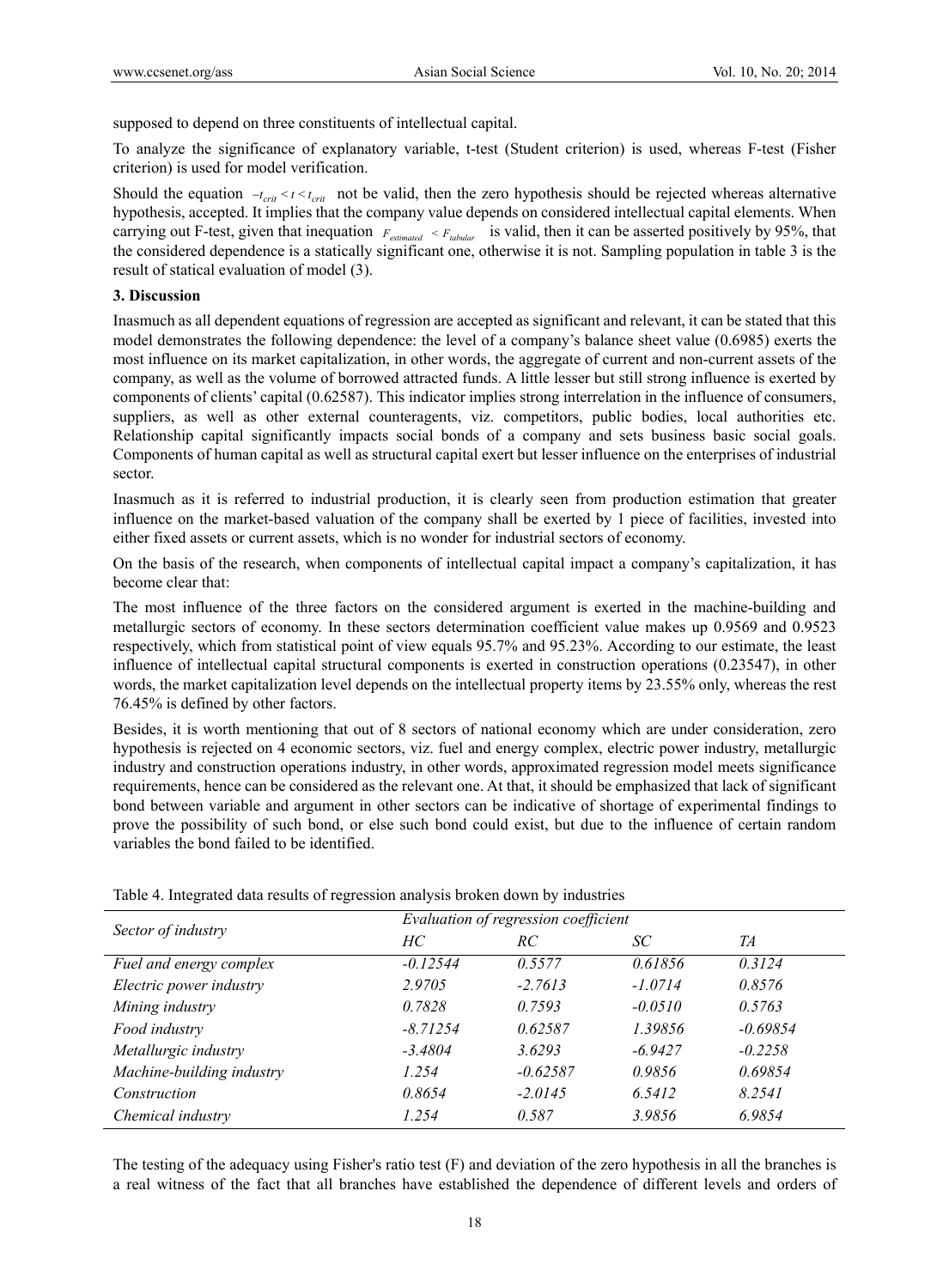interference that constitute intellectual capital for market capitalisation. Furthermore, the alternative hypothesis of the F-test indicates that there exists a specified predictive relationship between variables *x* and *y*. Consequently, the parameter *y* is not a purely random value and depends on at least one of the variables *x*.

For the sake of easy evaluation and analysis of prediction results according to the level of influence by various factors, the results shall be broken down by sectors and presented in Table 4.

#### **4. Conclusion**

Summing up the results of the predictions made by method of indicators, it can be noted that

 Human capital has no significant influence on qualitative characteristics of fuel and energy, metallurgic and food industry enterprises. However, by efficient management of knowledge, capabilities and employees' motivation it can considerably improve its foothold at the market of electric power industry.

 Relationship or clients' capital less than other factors influences capitalization of electric power, machine-building and construction industry enterprises it is in these industries that negative value is identified. However, individual components of clients' capital as specially developed programmes and conditions for a company's customers can significantly improve qualitative indicators of metallurgic industry enterprises.

 Structural capital components least of all influence performance indicators of mining, metallurgic and electric power industry enterprises. The peak value, hence influence is exerted by structural capital on construction industry enterprises.

 Fixed assets of an enterprise exert the least influence on the food and metallurgic industry enterprises, while construction and chemical sectors being affected to the full.

This study is of great asset to make up the programmes for effective resources management of non-material character for managers of the enterprises of industrial economic sector.

#### **References**

- Averianov, B., Bagautdinova, N., & Sarkin, A. (2013). Estimation of manufacturing enterprise development risks in process of operational activity. *World Applied Sciences Journal, 27*(13), 202-206.
- Bagautdinova, N., Novenkova, A., & Sarkin, A. (2013). Quality management system formulation and implementation as a factor of enhancement of the university role in the local development. *World Applied Sciences Journal, 27*(13), 38-42.
- Bagov, V., Seleznyov, E., & Stupakov, V. (2006). *Intellectual Capital Management: Tutorial*. Moscow: Kameron Publishing House.
- Dolgopyatova, T. (2002). *Russian Industry: Institutional Development*. Moscow: Higher school of economics.
- Edvinsson, L., & Malone, M. (1999). Intellectual Capital: Realizing Your Company's True Value by Finding Its Hidden Brainpower. New Post-Industrial Wave in the West. *Anthology*, 434. Moscow.
- Inozemtsev, V. (1998). The Constitution of the Post-Economic State. *Post-Industrial Theories and Post-Economic Trends in the Contemporary World,* 342*.* Moscow: Academia-Nauka.
- Ismagilova, G., Safiullin, L., & Bagautdinova, N. (2014). Tourism development in region based on historical heritage. *Life Science Journal, 11*(6s), 363-367.
- Klimov, S. (2002). *Intellectual Resources of Society* (p. 199). St. Petersburg: Znaniye.
- Kozyrev, A., & Makarov, V. (2003). *Valuation of Intangible Assets and Intellectual Property* (p. 352). Moscow: Interreklama.
- Kramin, M., Safiullin, L., Kramin, T., & Timiryasova, A. (2014). Drivers of economic growth and investment attractiveness of Russian regions. *Life Science Journal, 11*(6s), 526-530.
- Nonaka, I., & Takeuchi, H. (2003). The Knowledge-Creating Company. *How Japanese Companies Create the Dynamics of Innovation: Translated from the English.* Moscow: ZAO Olimp Busines.
- Novenkova, A., Gafurov, I., & Kalenskaya, N. (2013). Marketing of Educational Services: Research on Service Providers Satisfaction. *Procedia Economics and Finance, 5*, 368-376. http://dx.doi.org/10.1016/S2212 -5671(13)00044-0
- Olkhovskiy, V. (n. d.). Technological Innovations as Intangible Assets of Scientific and Technical Progress. *Vestnik of Saratov Socio-Economic Institute, 18*(4).
- Pankrukhin, A. (2004). Structure of Intellectual Capital in Russia. *Gosudarstvennaya sluzhba.*